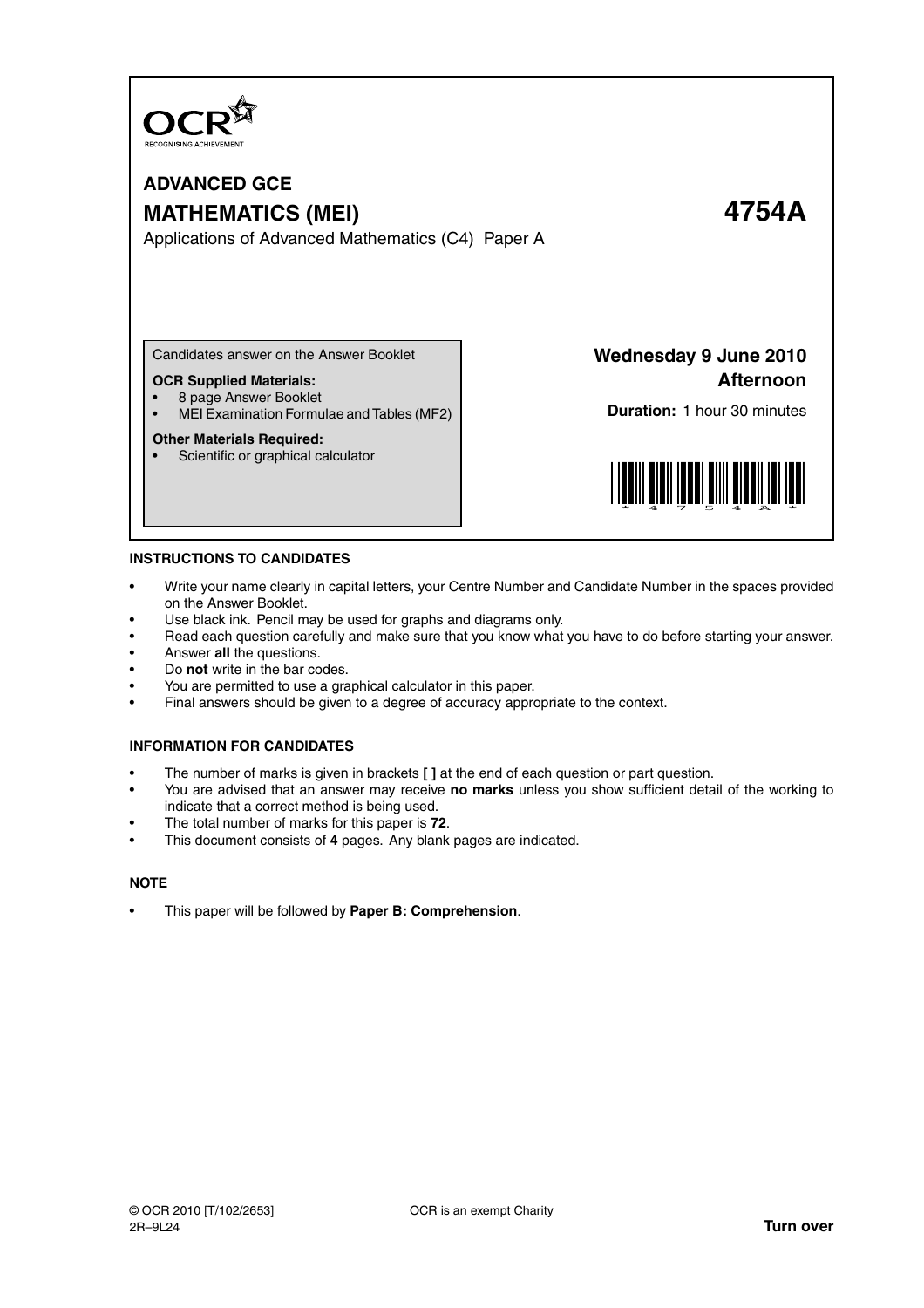© OCR 2010 4754A Jun10

## **Section A** (36 marks)

- **1** Express  $\frac{x}{2}$  $\frac{x^2-1}{x^2}$ 2  $\frac{2}{x+1}$  as a single fraction, simplifying your answer. **[3]**
- **2** Fig. 2 shows the curve  $y = \sqrt{1 + x^2}$ .





**(i)** The following table gives some values of *x* and *y*.

| $\mathbf{r}$<br>$\boldsymbol{\lambda}$ | n ne<br>∪.∠J | v.J | .75<br>0.75       |       |
|----------------------------------------|--------------|-----|-------------------|-------|
| ۰.                                     | 1.0308       |     | $\bigcap$<br>1.4J | .4142 |

Find the missing value of *y*, giving your answer correct to 4 decimal places.

Hence show that, using the trapezium rule with four strips, the shaded area is approximately 1.151 square units. **[3]**

- **(ii)** Jenny uses a trapezium rule with 8 strips, and obtains a value of 1.158 square units. Explain why she must have made a mistake. **[2]**
- **(iii)** The shaded area is rotated through 360◦ about the *x*-axis. Find the exact volume of the solid of revolution formed. **[3]**
- **3** The parametric equations of a curve are

 $x = \cos 2\theta$ ,  $y = \sin \theta \cos \theta$  for  $0 \le \theta < \pi$ .

Show that the cartesian equation of the curve is  $x^2 + 4y^2 = 1$ .

Sketch the curve. **[5]** 

4 Find the first three terms in the binomial expansion of  $\sqrt{4+x}$  in ascending powers of *x*.

State the set of values of *x* for which the expansion is valid. **[5]**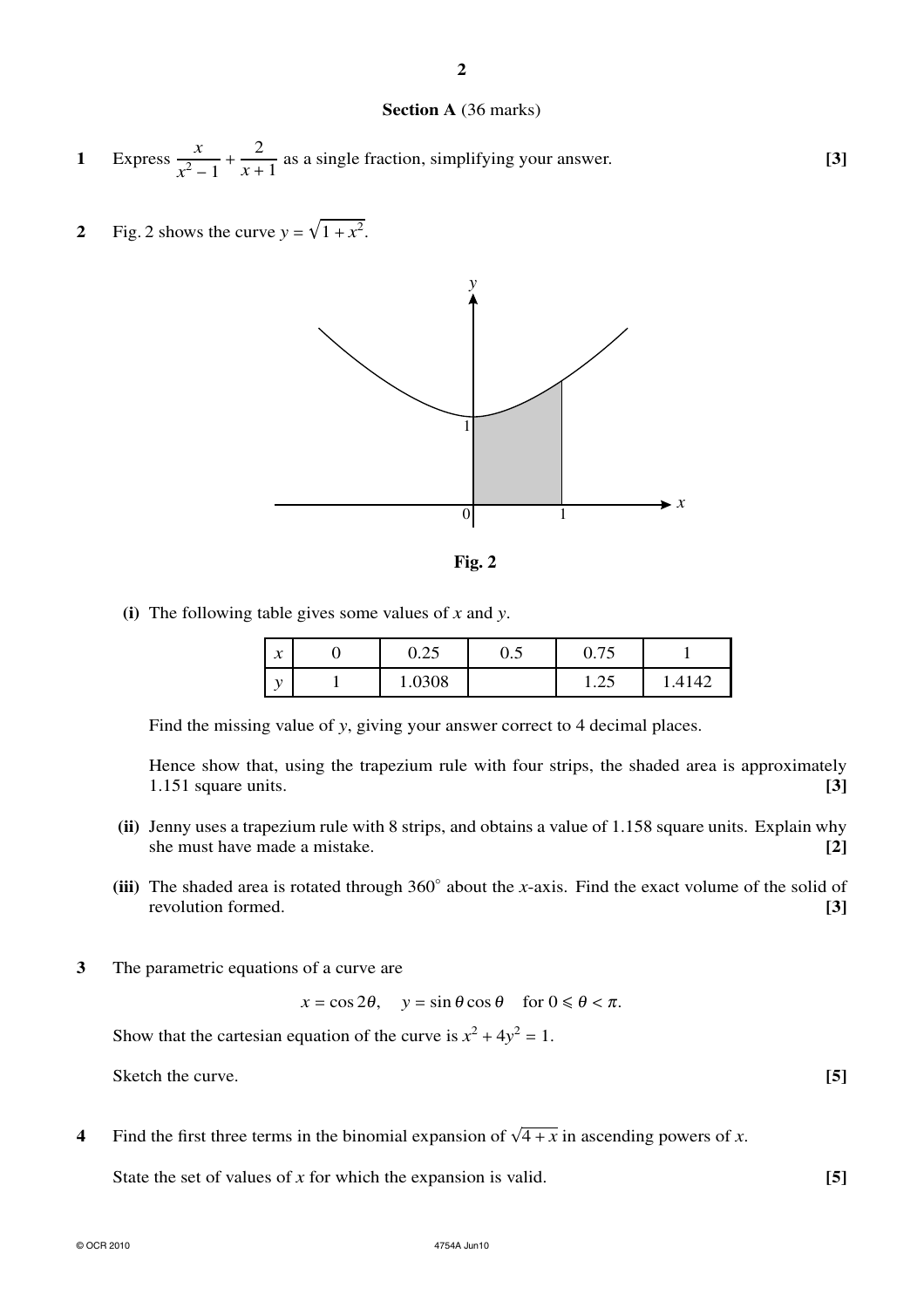**5** (i) Express  $\frac{3}{(1, 2)}$  $\frac{y}{(y-2)(y+1)}$  in partial fractions. **[3]** 

**(ii)** Hence, given that *x* and *y* satisfy the differential equation

$$
\frac{dy}{dx} = x^2(y-2)(y+1),
$$
  
show that  $\frac{y-2}{y+1} = Ae^{x^3}$ , where *A* is a constant. [5]

**6** Solve the equation  $\tan(\theta + 45^\circ) = 1 - 2\tan \theta$ , for  $0^\circ \le \theta \le 90^\circ$ . **[7]**

#### **Section B** (36 marks)

**7** A straight pipeline AB passes through a mountain. With respect to axes Oxyz, with Ox due East, Ov due North and Oz vertically upwards, A has coordinates (−200, 100, 0) and B has coordinates (100, 200, 100), where units are metres.

(i) Verify that 
$$
\overrightarrow{AB} = \begin{pmatrix} 300 \\ 100 \\ 100 \end{pmatrix}
$$
 and find the length of the pipeline. [3]

**(ii)** Write down a vector equation of the line AB, and calculate the angle it makes with the vertical. **[6]**

A thin flat layer of hard rock runs through the mountain. The equation of the plane containing this layer is  $x + 2y + 3z = 320$ .

- **(iii)** Find the coordinates of the point where the pipeline meets the layer of rock. **[4]**
- **(iv)** By calculating the angle between the line AB and the normal to the plane of the layer, find the angle at which the pipeline cuts through the layer. **[5]**

**[Question 8 is printed overleaf.]**